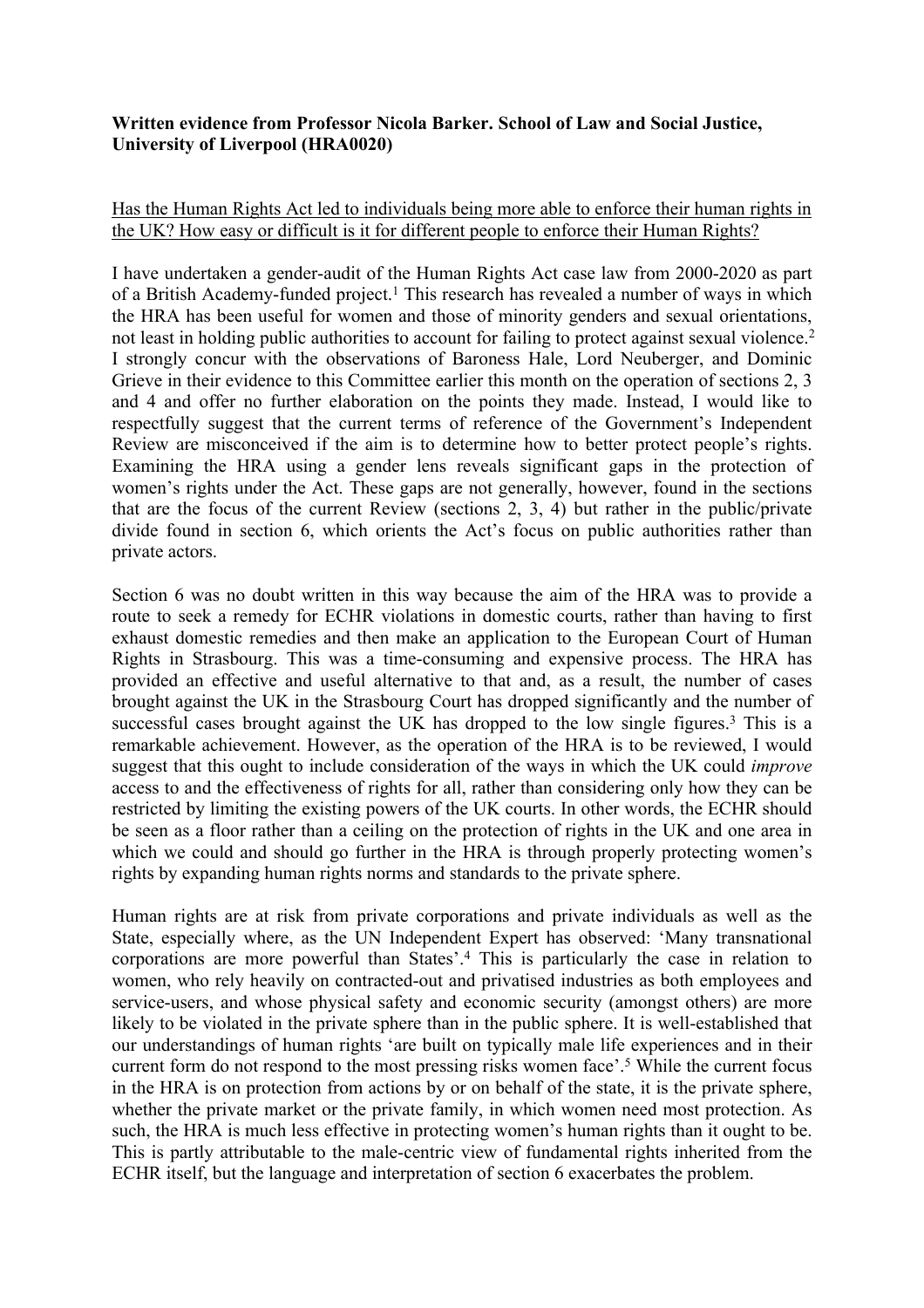Section 6 allows the HRA to be applicable to core public authorities and hybrid authorities. The latter includes private bodies which are exercising public functions, but they must act compatibly with the HRA in respect of their public functions only. This has left some vulnerable service-users without fundamental rights protection, most famously in a case where a local council had contracted with a private provider to fulfil its statutory duty to provide care for elderly residents. In that scenario, an elderly woman with Alzheimer's disease was subjected to eviction from her care home without consideration of her right to respect for her home (Article 8 ECHR) because the private care home was "simply carrying on its private business with a customer who happens to be a public authority".<sup>6</sup> In contrast, those who receive the same services directly from a state provider would still be protected under the HRA. This has created a two-tier system and in the context of austerity and increasing privatisation the more protected "public" tier is very small and shrinking rapidly. In this context, the distinction between the public and the private in the HRA is untenable.

The inclusion of courts and tribunals in section 6 gave rise to speculation at the time of its enactment that the HRA may have indirect horizontal effect,<sup>7</sup> allowing the Act (through the duty on the courts to uphold Convention rights) to be used in the private sphere. However, the courts have adopted a restrictive interpretation of public authority despite the reasonably broad language in the Act itself, and the Supreme Court now appears to have precluded the possibility of indirect horizontal effect, at least in some circumstances.<sup>8</sup>

Women's rights are most at risk within the private sphere, most notably within the family. This is particularly the case in a context of cuts to public services which could offer some protection, and without which the responsibility for providing care to other family members, generally undertaken by women within the family, is further privatised. This privatisation of care, in turn, makes (women) carers economically vulnerable on the breakdown of relationships and it is imperative that these vulnerabilities are taken account of in the family justice system. However, family law reforms have virtually eliminated access to legal representation for private family law matters and encouraged private settlement of disputes outside of the court system, with few protections for potentially vulnerable parties including victims and survivors of domestic abuse.<sup>9</sup> This privatisation of family conflict should fall within the existing provisions of the HRA, access to justice being clearly within the ambit of Article 6 ECHR and there being an arguable discriminatory effect on the grounds of sex contrary to Article 14 EHCR. There is further an arguable case that the situations created in which survivors of domestic abuse may be subjected to cross-examination by their abuser as a litigant-in-person was also a violation of Article 3 ECHR. Yet, the HRA has played a very limited role in challenging this continuing violation of fundamental rights that disproportionately impacts on women. The place at which the public/private divide is drawn in the HRA makes the 'public' encompassed by the Act so narrow that it evidently did not occur to lawmakers at the time of these family law reforms that the gender equality implications of limiting access to justice in a wide range of family law matters, from divorce to child arrangements to the validity of prenuptial agreements, might make these provisions incompatible with the HRA. It does not appear to have occurred to them that there might be gender equality implications of withdrawing legal aid, encouraging (private) mediation over (public) access to family courts, or that these implications might matter. In my view, a human rights framework that does not force these issues to at least be considered is one that does not take women's rights sufficiently seriously.